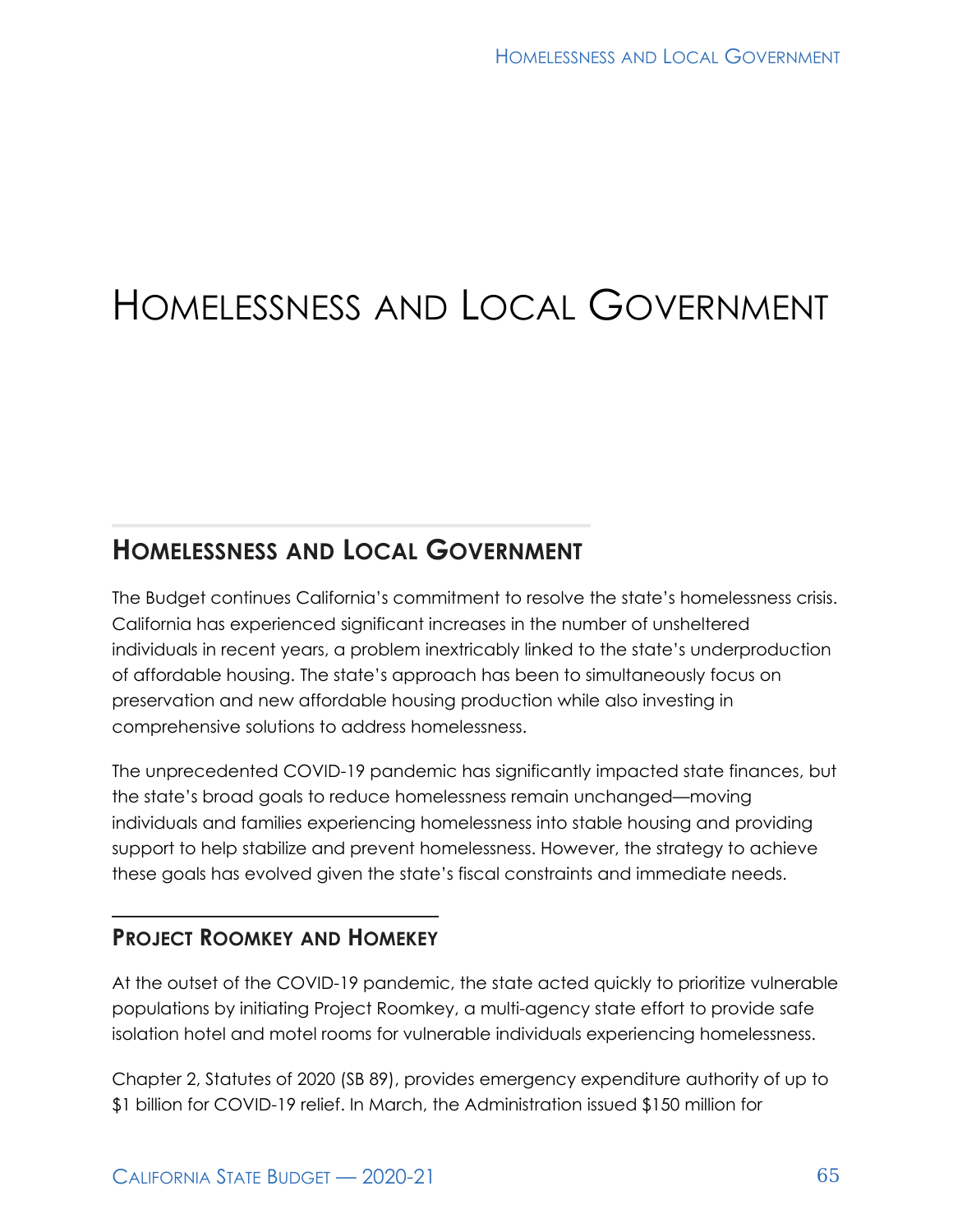#### HOMELESSNESS AND LOCAL GOVERNMENT

COVID-19-related emergency assistance, including \$100 million for local governments and Continuums of Care to help protect Californians experiencing homelessness, administered through the Homeless Coordinating and Financing Council within the Business, Consumer Services and Housing Agency (BCSH) using the existing Homeless Housing Assistance Prevention (HHAP) allocation formulas. It also included \$50 million to the Department of Social Services to secure hotel and motel rooms and acquire trailers to safely house the most at-risk homeless populations.

As of late June, Project Roomkey and its county partners had secured over 15,700 hotel and motel units, of which more than 10,600 are occupied, providing safe shelter for an estimated 13,000 individuals in total. In addition, the state purchased and distributed over 1,300 trailers to local governments for the same purposes.

This housing provides short-term emergency shelter for homeless individuals to mitigate the spread of COVID-19 among this vulnerable population and were intended to keep hospitals and emergency rooms available for a surge in treating critically ill COVID-19 patients. The opportunity now is to acquire as many of these hotels and motels as possible, together with other appropriate residential settings, and convert them into permanent and affordable housing opportunities for Californians experiencing homelessness.

Building off the success of the state's short-term emergency solution, Project Roomkey, the Budget includes \$550 million of the state's direct allocation of federal Coronavirus Relief Fund (CRF) for *Homekey—*a statewide effort to acquire hotels, motels, residential care facilities, and other housing that can be converted and rehabilitated to provide permanent housing for persons experiencing homelessness, and who are also at risk of COVID-19. Through the Department of Housing and Community Development (HCD), the state will provide grants to local jurisdictions to acquire these facilities, which will be owned and operated at the local level. This funding must be expended by December 30, 2020, per federal requirements. The Budget also includes an additional \$50 million General Fund for the acquisition of and to provide initial operating subsidies for Homekey sites. These funds will provide a critical supplement to allow cities and counties to support interim needs of these facilities and their residents.

HCD will accept applications from cities and counties that choose to participate in Homekey, and will distribute resources in a way that considers the needs of areas throughout the state, including the number of unsheltered persons, the incidence of COVID-19 infection rates, and the ability of applicants to support projects on an ongoing basis. The state will also provide significant technical assistance to local jurisdictions seeking to purchase and operate former Project Roomkey hotels and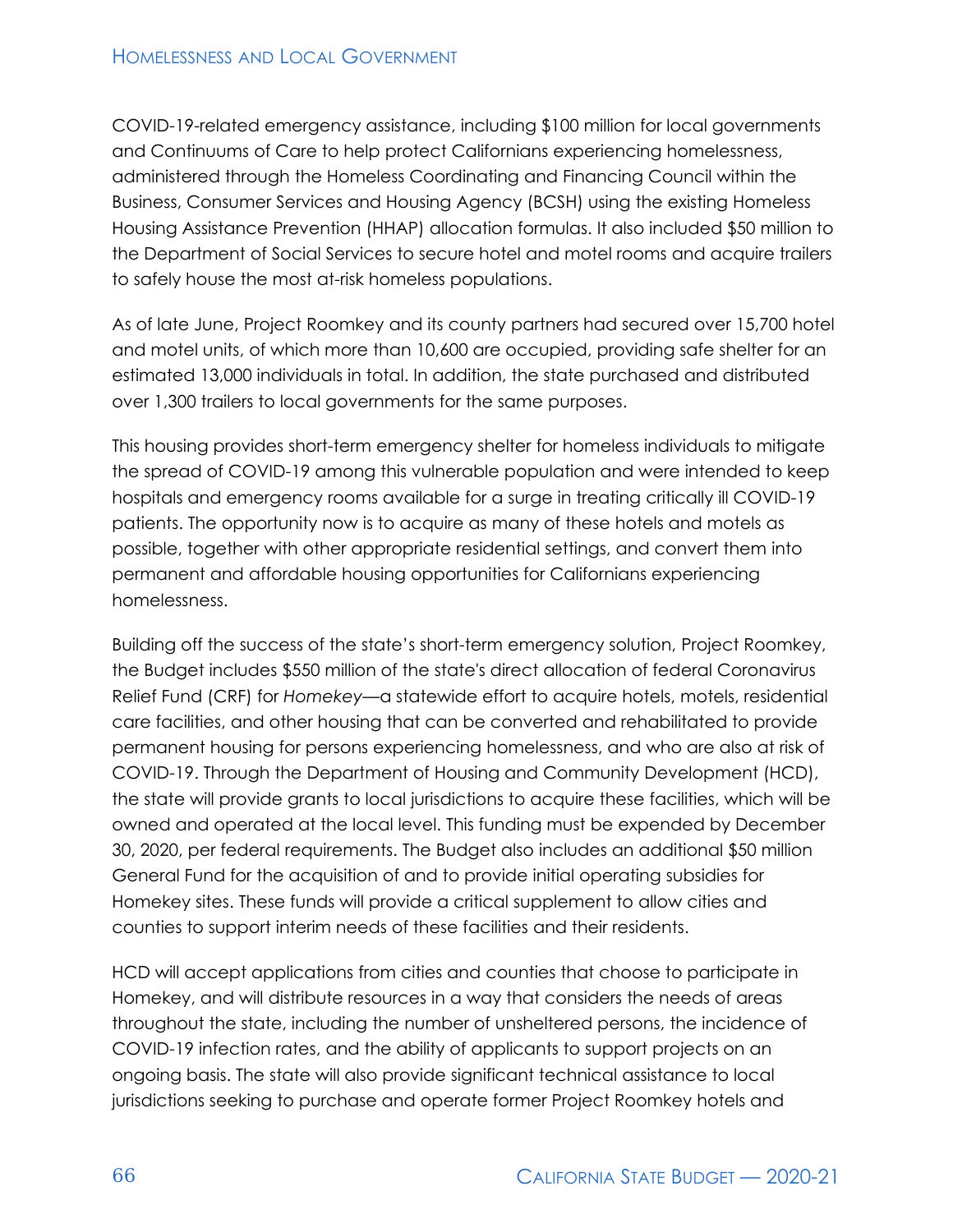motels to address homelessness in their localities. In addition to CRF funds, the state will use future eligible federal stimulus funds and existing state housing/homeless program funds to further encourage local jurisdictions to invest their dollars toward the same goal—acquiring properties to house people experiencing homelessness.

The Budget also provides exemptions to the California Environmental Quality Act and local zoning restrictions to expedite the acquisition of these units prior to the December 30, 2020 deadline to expend CRF funds.

In light of COVID-19, the Budget also allows certain hotel and motel unit conversions and the preservation of certain mobile homes to count toward local agencies' Regional Housing Needs Allocation and help keep Californians in their homes.

Additionally, to build upon Executive Order N-06-19 on developing innovative affordable housing projects on excess state lands, the Budget allows the Department of General Services to conduct land swaps with local governments. This will allow the state to further bolster affordable housing development, as well as permanent supportive or transitional housing and emergency shelters.

### **HOMELESS HOUSING, ASSISTANCE, AND PREVENTION PROGRAM**

Cities, counties, and Continuums of Care are key to solving the homelessness challenge by coordinating to provide homeless individuals and families with the necessary housing and services. The Budget builds onto the framework of supporting local action on homelessness that began with the \$500 million provided in 2018-19 for the Homeless Emergency Aid Program (HEAP) and the \$650 million provided in 2019-20 for the HHAP.

The Budget provides \$300 million General Fund for additional HHAP grants to be distributed based on the 2019 homelessness point-in-time counts, of which \$130 million is for cities with populations of 300,000 or more, \$90 million is for Continuums of Care, and \$80 million is for counties. These funds will build on the regional collaboration that began with HEAP and with Round 1 of HHAP to develop unified regional responses to homelessness. To receive funds, eligible entities will apply to the Homeless Coordinating and Financing Council (HCFC) demonstrating how they have coordinated, and will continue to coordinate, with other local agencies in resolving homelessness on a regional level. The \$300 million may be used for operating costs for Homekey facilities and for evidence-based solutions that include rapid rehousing; rental subsidies; subsidies for new and existing housing and emergency shelters; services such as workforce, education, and training programs to support housing stability; and increasing permanent housing through efforts that include hotel and motel conversions.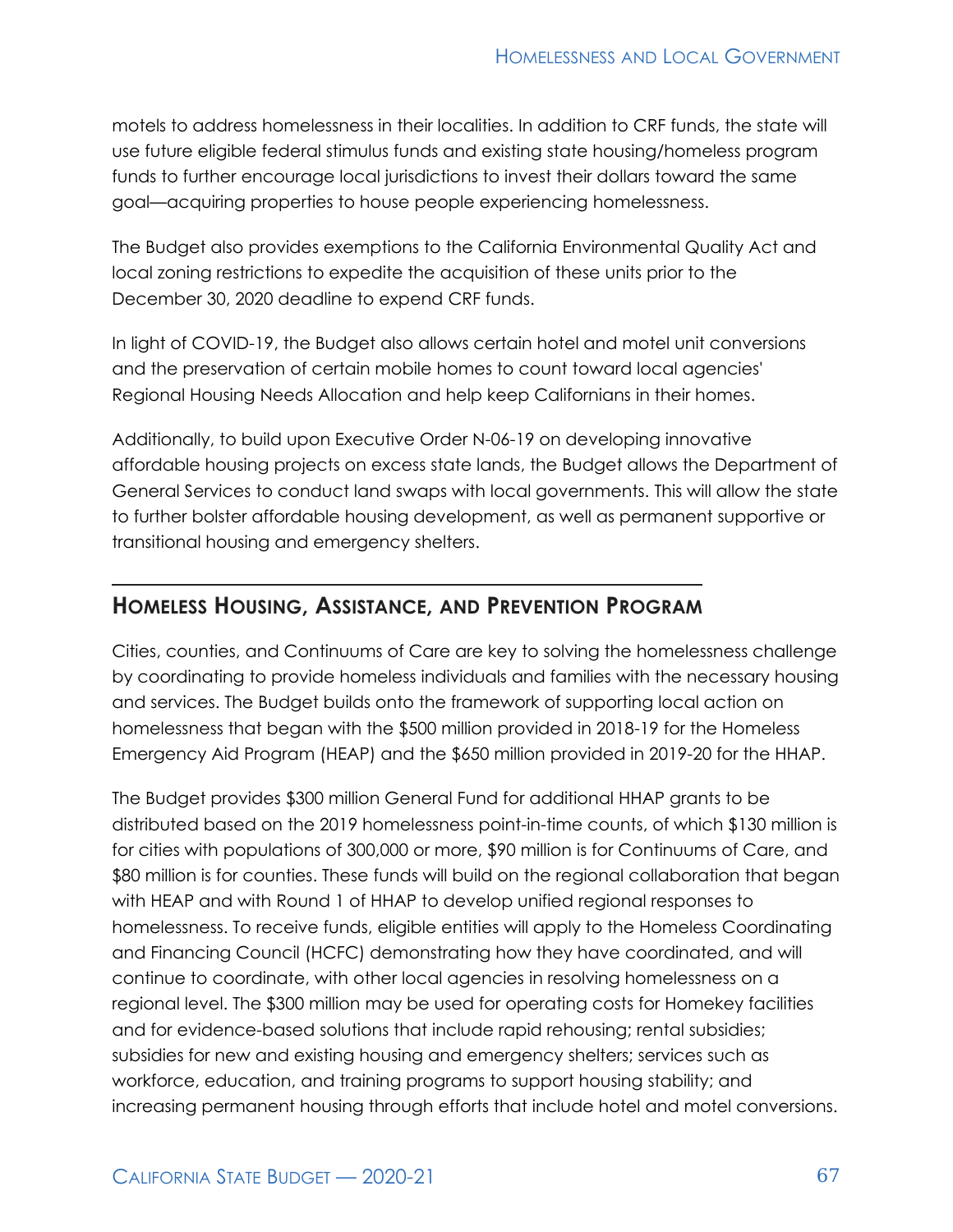With strategic funding to maintain fiscal sustainability while continuing to make investments, the Budget includes \$1.2 billion across multiple departments and programs to aid local governments addressing homelessness:

| Department                                         | Program                                                        | Amount                 |
|----------------------------------------------------|----------------------------------------------------------------|------------------------|
| <b>State/Local Governments</b>                     | <b>CARES Act - Coronavirus Relief Fund: Homekey</b>            | \$550.0                |
| Department of Housing and Community<br>Development | Federal Funded Programs for Homelessness                       | \$45.0                 |
|                                                    | Local Aid for Homelessness                                     | \$300.0                |
|                                                    | <b>Homekey Operating Subsidies</b>                             | \$50.0                 |
|                                                    | Various                                                        | \$6.0                  |
| <b>Office of Emergency Services</b>                | Various Homeless Youth Programs                                | \$6.0                  |
|                                                    | Youth Emergency Telephone Network                              | \$0.6                  |
| Department of Social Services                      | CalWORKS Homeless Assistance Program                           | $$154.3$ <sup>2/</sup> |
|                                                    | Housing and Disability Advocacy Program                        | \$25.0                 |
| Department of Health Care Services                 | Project for Assistance in the Transition from Homelessness     | \$8.8                  |
| University of California                           | Basic Needs Funding - Student Hunger and Homelessness Programs | $$15.0$ 3/             |
|                                                    | <b>Rapid Rehousing</b>                                         | \$3.5                  |
| <b>California Community Colleges</b>               | Rapid Rehousing                                                | \$9.0                  |
| California State University                        | Rapid Rehousing                                                | \$6.5                  |
| Total                                              |                                                                | \$1,179.7              |

#### 2020-21 Homelessness Funding

(Dollars in Millions)

1/ This amount reflects programs that receive federal funds, such as the Emergency Solutions Grant program. Unawarded COVID-19 related relief funds (e.g., CARES Act) are not reflected.

2/ Amount is dependent on caseload and utilization.

3/ This program supports basic needs partnerships for low-income students facing housing or food insecurity.

# **LOCAL GOVERNMENT**

# **DIRECT CORONAVIRUS AID, RELIEF, AND ECONOMIC SECURITY ACT (CARES ACT) ALLOCATIONS FOR CITIES AND COUNTIES**

The Budget provides a portion of the state's CARES Act funding to local governments—\$500 million to cities and \$1.3 billion to counties—to combat the COVID-19 pandemic.

• **Cities**—The Budget provides \$225 million to cities with populations greater than 300,000 that did not receive a direct CARES Act allocation from the federal government, with the funds distributed according to their relative populations. Another \$275 million is provided to cities with populations less than 300,000, with the funds distributed according to their relative populations, with each city guaranteed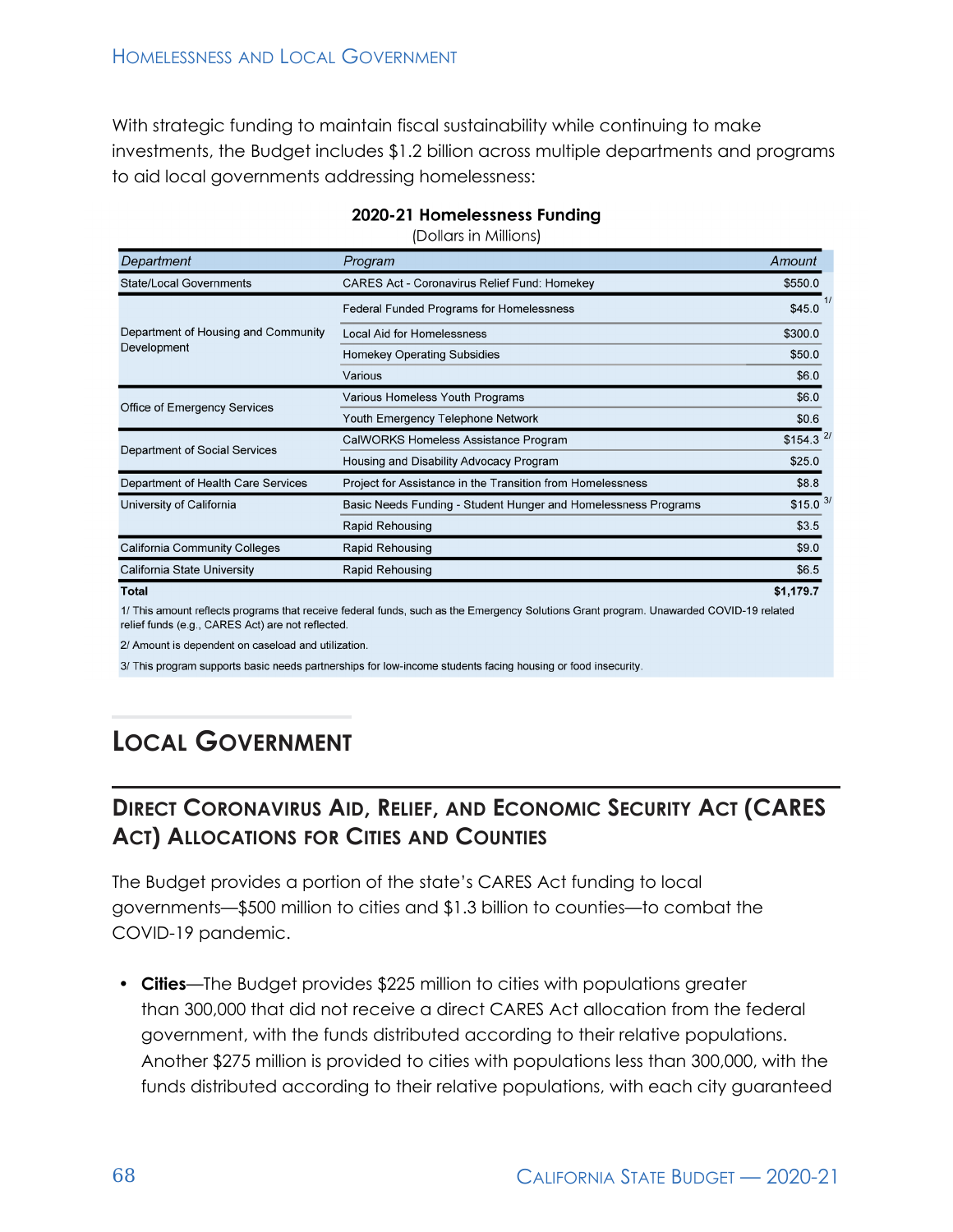a minimum of \$50,000. Recipients must use the funds according to federal law, and are encouraged to prioritize these funds to support efforts by counties and Continuums of Care to address the impact of the COVID-19 pandemic on people experiencing homelessness.

• **Counties**—The Budget provides \$1.3 billion to counties, with the funds distributed according to their relative populations. Recipients must use the funds according to federal law, and are encouraged to prioritize these funds to address the public heath, behavioral health, and other health and human services needs that have arisen as a result of the COVID-19 pandemic.

Funding is contingent on adherence to federal guidance, the state's stay-at-home and other health requirements as directed in executive orders, statutes, and all State Department of Public Health orders, directives, and guidance issued in response to the COVID-19 pandemic. To receive funds, cities and counties must submit an application to the Department of Finance certifying their agreement to comply with these requirements. This certification form can be found on Finance's website and must be submitted by July 10.

#### **REALIGNMENT BACKFILL FOR COUNTIES**

The Budget includes \$750 million General Fund to provide support for counties experiencing revenue losses for realigned programs. Counties will prioritize support for health and human services, entitlement programs, and programs that serve vulnerable populations. In using these funds, counties will adhere to federal guidance and state health requirements related to the COVID-19 pandemic. To the extent the federal government provides sufficient eligible funding by October 15, 2020, an additional \$250 million may be provided to counties for the aforementioned purposes.

#### **Other Significant Adjustments**

- **Homeless Coordinating and Financing Council Administrative Resources**—The Budget includes \$1.5 million General Fund ongoing and 10 permanent positions to effectively carry out statutory mandates and strengthen its strategic coordination of the state's efforts to address homelessness.
- **Homeless Data Integration System**—The Budget includes statutory changes to allow the HCFC to establish a statewide Homeless Data Integration System. The system will consolidate existing homelessness data from the individual Continuums of Care